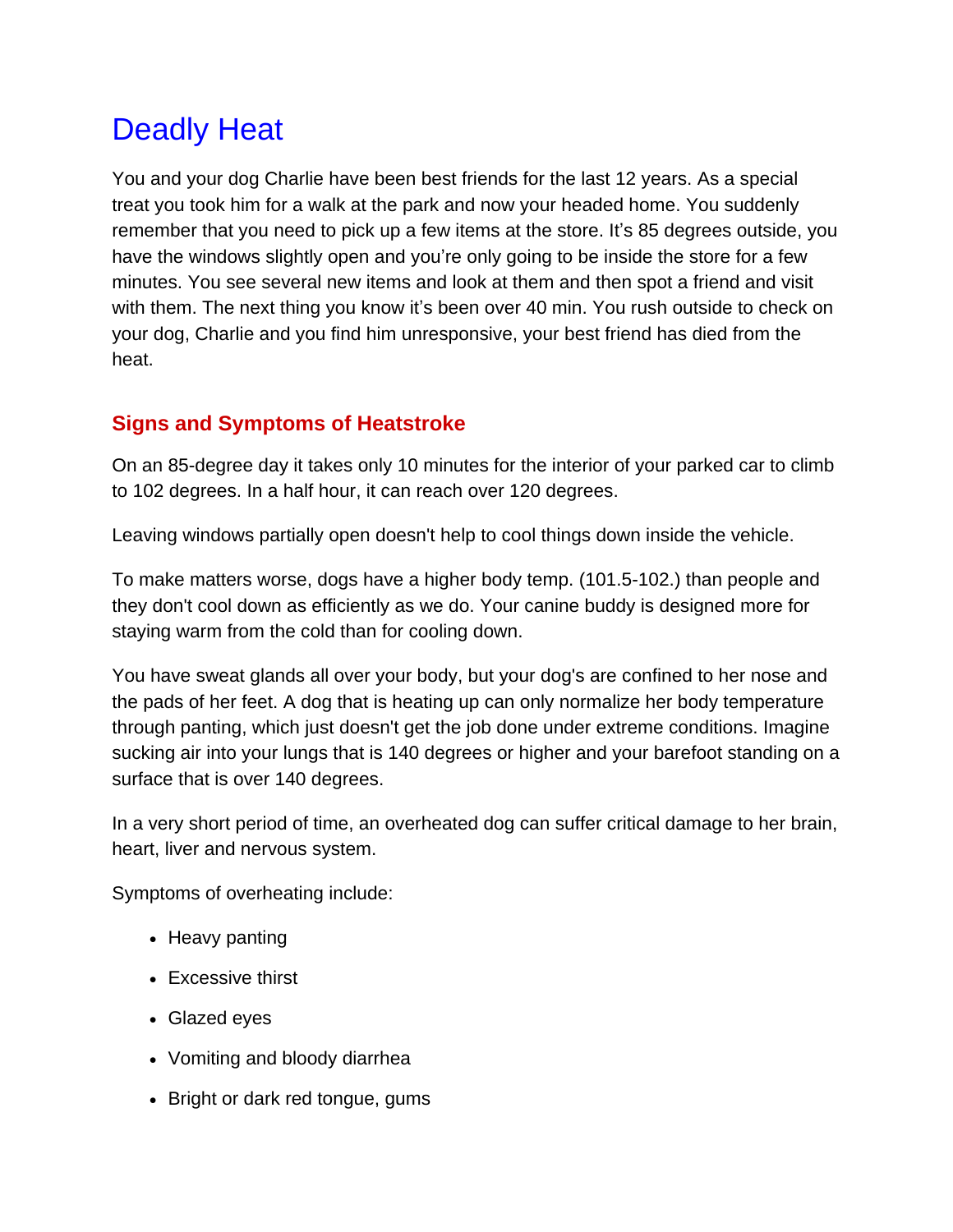- Staggering
- Elevated body temperature (104ºF and up)
- Weakness, collapse
- Increased pulse and heartbeat
- Seizures
- Excessive drooling
- Unconsciousness

If your dog's body temperature gets to 109ºF or higher, heatstroke is the result. The cells of the body rapidly start to die. The brain swells, causing seizures. Lack of blood supply to the GI tract creates ulcers. Dehydration leads to irreversible kidney damage. All these catastrophic events take place within a matter of minutes, and within those minutes it can cost a life.

In the early stages of a heat-related illness it can be difficult to assess your dog's condition, since it's normal for him to pant when he's warm or while exerting himself.

I recommend you learn from your Veterinarian how to properly how to take your dog's temperature and invest in a digital thermometer that you designate for animal use only. This knowledge and instrument could come in very handy if you think your dog is becoming or has become overheated.

I can't stress enough how important it is for dog owners to take every precaution to keep their pets from getting overheated. An additional risk that is not thought of is riding a dog in the bed of a truck. At 90 degrees the surface of the truck bed can easily reach 140 to 150 degrees. Imagine standing barefoot on this and with a dog it cools by panting and through the pads on it's feet. It would be very difficult to cool down while standing on a surface that is 150 degrees. **Arkansas 5-62-103 Offense of Cruelty to Animals** has a section that states: Carries or causes to be carried in or upon any motorized vehicle or boat an animal in a cruel or inhumane manner.

By the time a dog is exhibiting symptoms of heatstroke, it's often too late to save him.

## **Dogs at Higher Risk**

If your dog is one of the following, you'll need to be extra vigilant about keeping her safe from heat-related illness: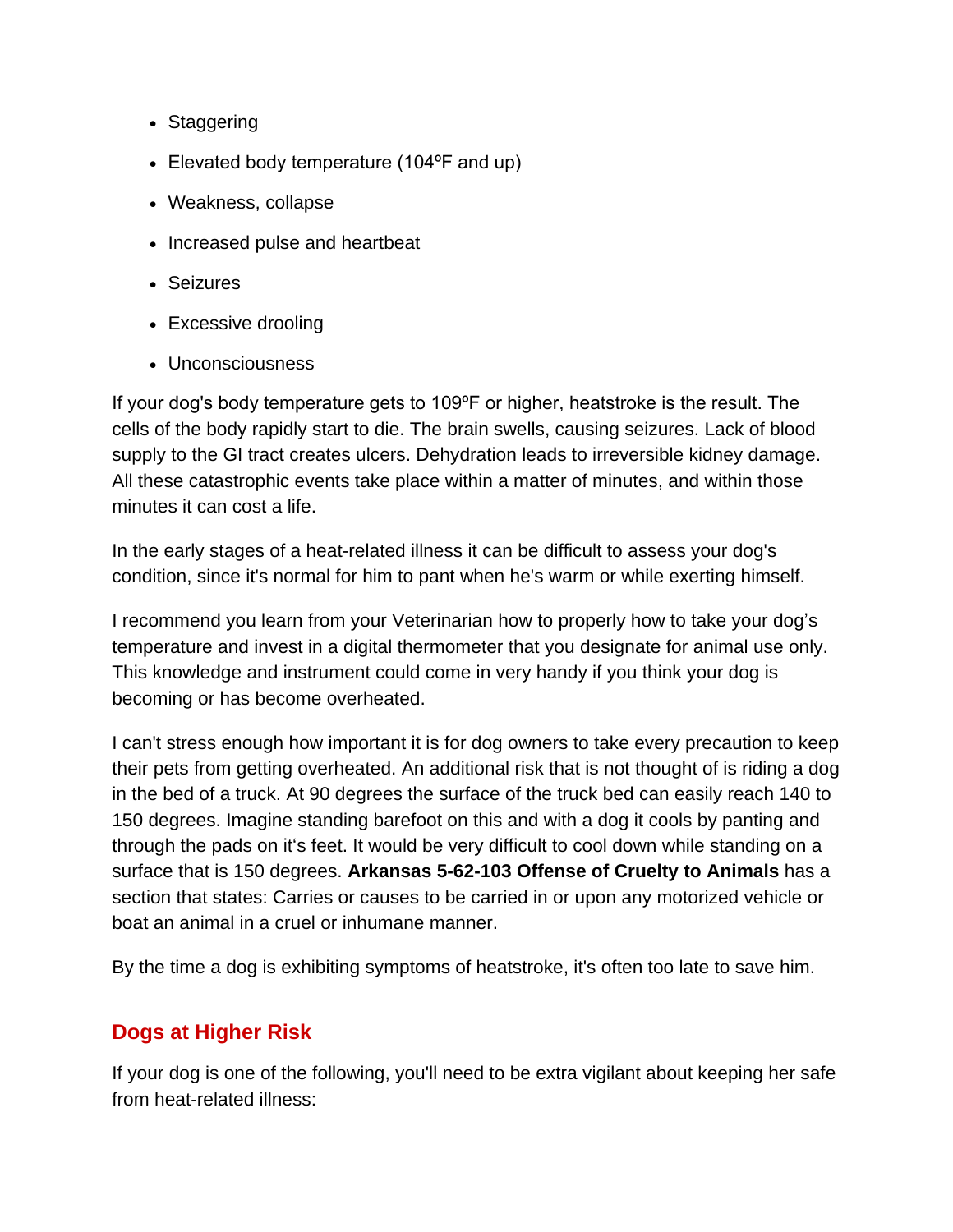- 1. Dogs with flat faces and short noses, also known as brachycephalic, like Pugs, Boston Terriers, Pekinese, Boxers, Bulldogs, Shih Tzus – these breeds don't pant as efficiently as breeds with longer noses
- 2. Older dogs
- 3.Puppies
- 4.Sick dogs and those with chronic health conditions like heart disease
- 5. Dogs not acclimated to warm weather
- 6.Any healthy dog left outside in hot weather
- 7. Dogs that are over-exercised or are allowed to overexert themselves in the heat

### **What to Do If Your Dog Gets Overheated**

If you think your dog (or any dog) is suffering from heatstroke, you need to take immediate action:

- Move him immediately to a cool area either into the shade or preferably into air conditioning.
- Assess his condition is he able to stand? Is he conscious and panting? If so, offer him small amounts of water to drink and take his temperature if possible.
- If he's at 104°F or lower, remain with him in a cool environment, watch him carefully and keep offering small drinks of water. A large volume of water all at once might cause him to vomit, which will add to the risk of dehydration.
- When he seems more comfortable, call your veterinarian for next steps. The doctor may want to evaluate your dog even if he seems fully recovered.
- If your pet is unable to stand on her own, is unresponsive to your voice, touch or the sight of you, or is having seizures, check for breathing and a heartbeat.
- At the same time, have someone contact a veterinary hospital (or make the call yourself if you're alone with your pet) to let them know you'll be bringing her in right away. It's important to alert the clinic you're on the way so they can prepare for your arrival.
- Begin cooling procedures by soaking her body with cool water cool, but not cold. Use a hose, wet towels or any other source of cool water that is handy. Take her temperature if possible.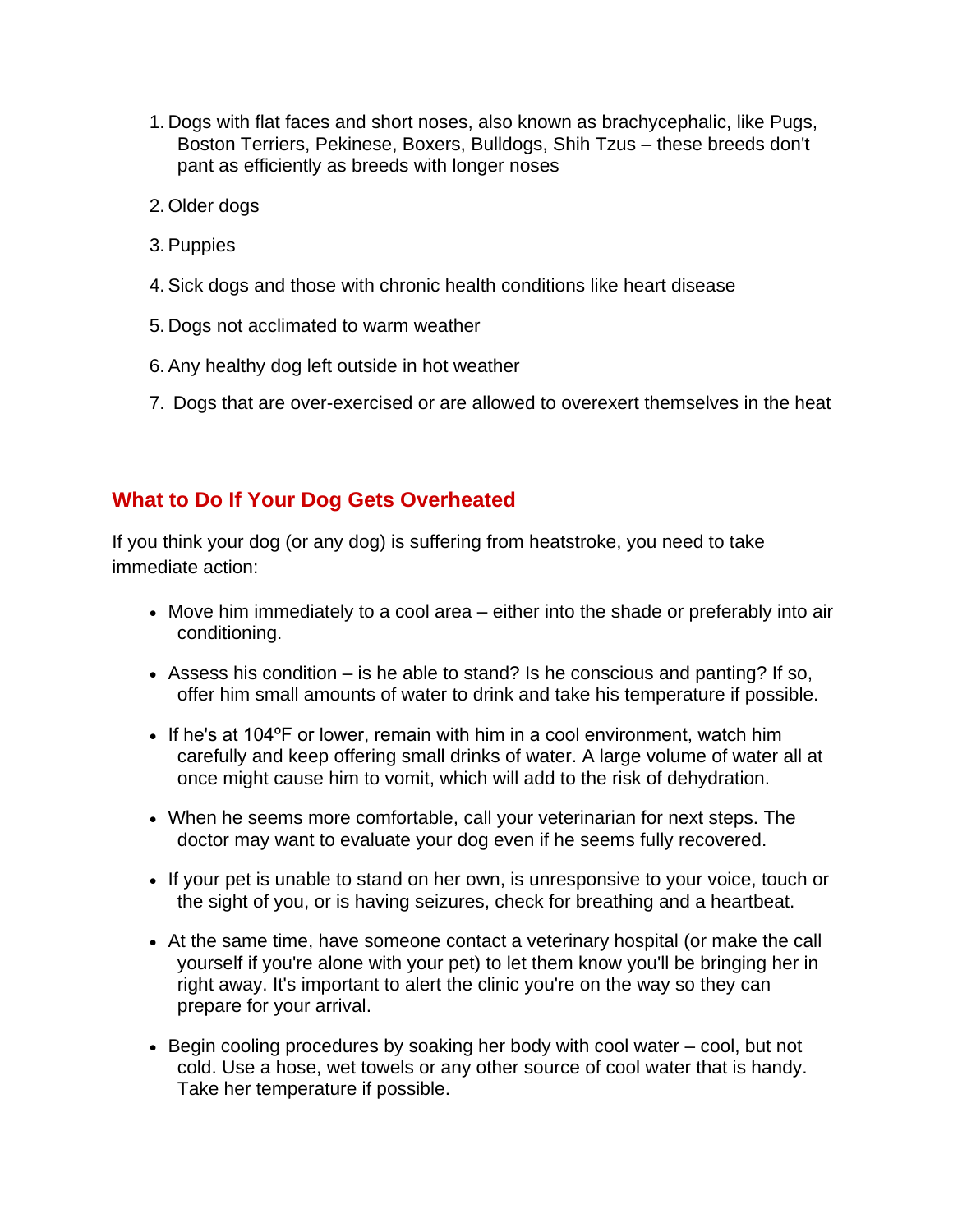- Concentrate the cooling water on her head, neck and in the areas underneath her front and back legs. Carefully cool her tongue if possible, but don't let water run into her throat as it could get into her lungs. Never put water in a dog's mouth that can't swallow on its own. Put a fan on her if possible – it will speed up the cooling process.
- After a few minutes, re-check her temperature. If her temp is at or below 104 degrees, stop the cooling process. Further cooling could lead to blood clotting or a too-low body temperature. Get her to a veterinary clinic right away, even if she seems to be recovering.

### **How to Keep Your Dog Safe from the Heat All Summer Long**

- Dogs can dehydrate very quickly, so make sure yours has **plenty of fresh, clean water available at all times**. If he'll be outside on warm days for any length of time, he should have access to complete shade. Use a plastic bowl to keep the water from heating up fast.
- Give your dog **a shorter summer 'do**. A long-coated dog can be shaved to a one-inch length to help him weather the hot temperatures. Don't go any shorter than an inch, though, because his fur protects him from the sun. If you don't want to cut your dog's coat, regular brushing, bathing and grooming will help prevent problems caused by excessive heat.
- **Exercise your pup early in the morning or after the sun goes down**, during the coolest parts of the day. Stay in the shade if possible, and if it's 90 degrees or hotter, your dog should be kept indoors.
- **Play in the sprinkler with your dog or hose him down with cool water** if he must stay outside and can't avoid temperatures over 90 degrees.
- **Don't overdo exercise or play sessions**, regardless of the time of day. Over exertion in hot weather -- even after dark -- can bring on heat-related health problems.
- **Don't allow your dog on the hot pavement**  it can burn his paws and the heat rising from the concrete or asphalt can quickly overheat your low-to-theground pet.
- **Cut down the food intake** it is harder on a fat and out of shape dog, your animal does not need all the extra calories.
- And, of course, **never leave your dog alone in a parked car** on a warm day. Leave him where he's cool, hydrated, and eagerly awaiting your return.

.